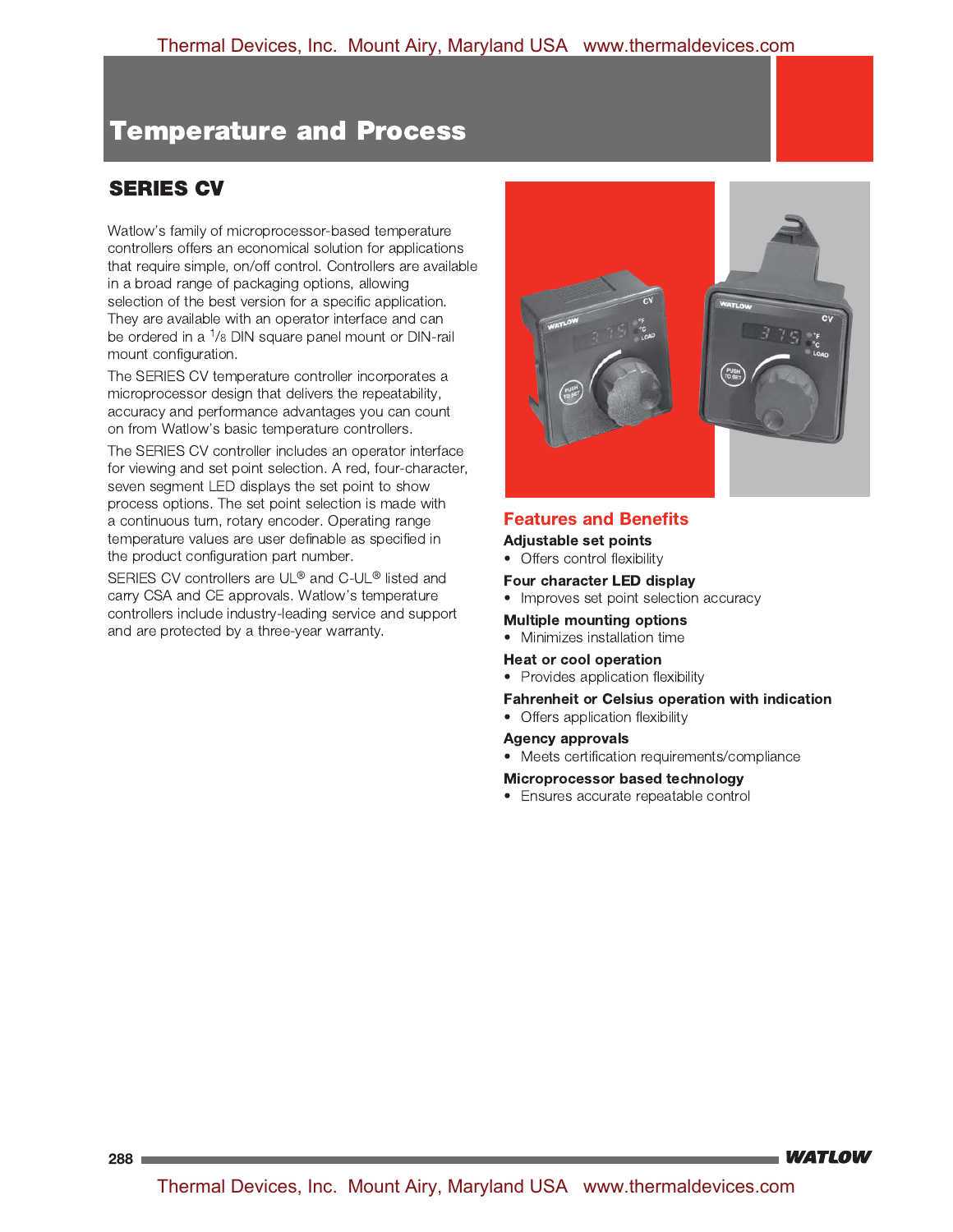# **SERIES CV**

# **Specifications**

### **On-Off Controller**

- Microprocessor based, on-off control mode
- Nominal switching hysteresis, typically 3°F (1.7°C)
- Input filter time: 1 second

# **Operator Interface**

- Four digit, seven segment LED displays, 0.28 in. (7 mm) high
- °F or °C indicator LED
- Load indicator LED
- Continuous turn, velocity sensitive rotary encoder for set point adjustment
- Front panel key push for set point or push for show process options

### **Standard Conditions For Specifications**

- Rated line voltage, 50 to 60Hz, 0 to 90%, RH, non-condensing, 15-minute warm-up
- Calibration ambient range:  $77^{\circ}F$  (25 $^{\circ}C$ )  $\pm 3^{\circ}C$

## **Sensor Input**

### **Thermocouple**

- Grounded or ungrounded
- Type E, J, K or T thermocouple
- $\bullet$  >10 M $\Omega$  input impedance
- 250 nV input referenced error per  $1\Omega$  source resistance

### **RTD**

- 2-wire platinum,  $100\Omega$
- DIN-curve (0.00385 curve)
- 125 µA nominal RTD excitation current

### **Input Accuracy Span Range**

| Type E:                                  |  | -328 to 1470°F (-200 to 800°C)                      |  |  |
|------------------------------------------|--|-----------------------------------------------------|--|--|
| Type J:                                  |  | 32 to $1382^{\circ}F$ (0 to $750^{\circ}C$ )        |  |  |
| Type K:                                  |  | -328 to 2282°F (-200 to 1250°C)                     |  |  |
| Type T:                                  |  | $-328$ to $662^{\circ}F$ (-200 to 350 $^{\circ}C$ ) |  |  |
| RTD (DIN) -328 to 1472°F (-200 to 800°C) |  |                                                     |  |  |

### **Thermocouple Input**

- Calibration accuracy:  $\pm 1\%$  of input accuracy span,  $\pm 1^\circ$  at standard conditions and actual calibration ambient. Exception: Type T,  $\pm 2.4\%$  of input accuracy span for -328 to 32°F (-200 to 0°C)
- Temperature stability: ±0.3 degree per degree change in ambient

### **RTD Input**

- Calibration accuracy  $\pm 1\%$  of input accuracy span  $\pm$ 1° at standard conditions and actual calibration ambient
- Temperature stability: ±0.2 degree per degree change in ambient

### **Allowable Operating Ranges**

| Type E:                                  |  | -328 to 1470°F (-200 to 800°C)    |  |  |
|------------------------------------------|--|-----------------------------------|--|--|
| Type J:                                  |  | $-346$ to 1900°F (-210 to 1038°C) |  |  |
| Type K:                                  |  | -454 to 2500°F (-270 to 1370°C)   |  |  |
| Type T:                                  |  | -454 to 750°F (-270 to 400°C)     |  |  |
| RTD (DIN) -328 to 1472°F (-200 to 800°C) |  |                                   |  |  |
|                                          |  |                                   |  |  |

# **Output Types**

- Switched dc (non-isolated)
- Supply voltage max.: 24VDC into an infinite load
- Supply voltage min.: 5VDC at 10mA
- Min. load impedance:  $500\Omega$

#### **Electromechanical Relay, Form C**

- Min. load current: 100mA
- 8A @ 240VAC or 30VDC max., resistive
- 250VA pilot duty, 120/240VAC max., inductive
- Use RC suppression for inductive loads
- Electrical life 100,000 cycles at rated current

### **Agency Approvals**

- UL® 60730-1 Recognized Temperature Controller and Indicator on potted models
- UL® 50 IP65 tactile key models
- UL® 197 Reviewed for Use in Cooking Appliances
- $\bullet$  UL®873
- ANSI Z21.23 Gas Appliance Thermostat Approval
- Temperature Control and Indicator CSA 22.2 No. 24

### **Terminals**

• 0.25 in. (6.3 mm) quick connect, push on terminal or removable screw style terminal block

#### **Power**

- 24VAC +10%; -15%; 50/60Hz,  $\pm 5\%$
- 120VAC +10%; -15%; 50/60Hz,  $\pm 5\%$
- 230 to 240VAC +10%; -15%; 50/60Hz,  $\pm 5\%$
- 10VA max. power consumption
- Data retention upon power failure via nonvolatile memory

#### **Operating Environment**

- 32 to 158°F (0 to 70°C)
- 0 to 90% RH, non-condensing
- Storage temperature: -40 to 185°F (-40 to 85°C)

#### **Dimensions**

• DIN-rail model can be DIN-rail or chassis mount DIN-rail spec DIN 50022, 1.38 in. x 0.30 in. (35 mm x  $7.5$  mm)

| <b>Style</b> | <b>Width</b>          | <b>Height</b>         | <b>Depth</b>   |
|--------------|-----------------------|-----------------------|----------------|
| DIN-rail     | $3.08$ in.            | 4.42 in.              | 3.57 in.       |
|              | $(78.1 \, \text{mm})$ | $(112.3 \text{ mm})$  | $(90.7$ mm $)$ |
| Square %     | $2.85$ in.            | $2.85$ in.            | Behind panel   |
| DIN-panel    | $(72.4 \, \text{mm})$ | $(72.4 \, \text{mm})$ | $2.04$ in.     |
|              |                       |                       | $(51.7$ mm $)$ |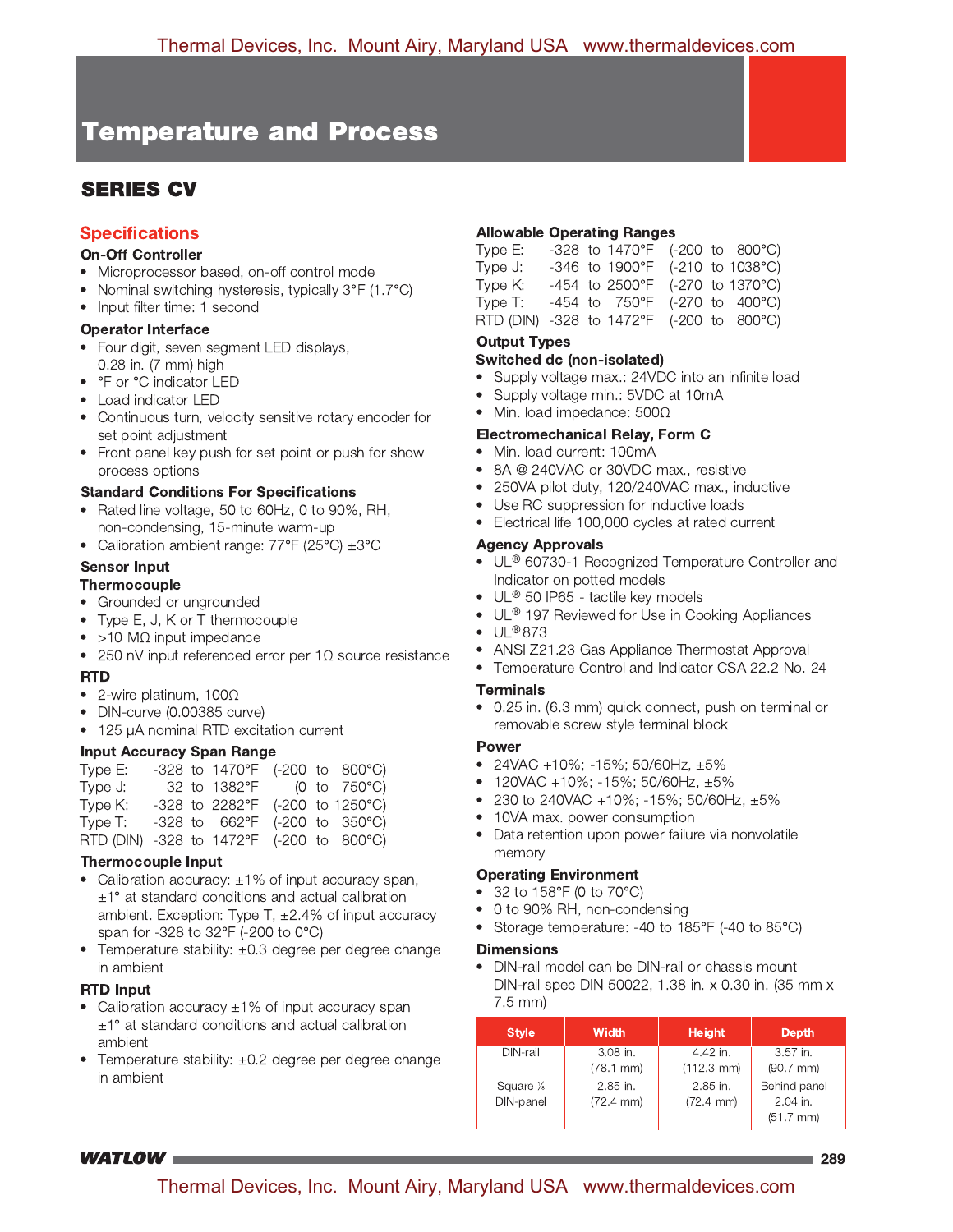# **SERIES CV**

# **Ordering Information**

• On-off controller, rotary set point adjustment, four character, seven segment display

|                 | <b>Part Number</b>                                       |              |                                                         |                                         |                                          |                                                                                     |                                                                                                                           |  |  |  |  |  |
|-----------------|----------------------------------------------------------|--------------|---------------------------------------------------------|-----------------------------------------|------------------------------------------|-------------------------------------------------------------------------------------|---------------------------------------------------------------------------------------------------------------------------|--|--|--|--|--|
| $\odot$ $\odot$ | $\circledcirc$<br><b>Power</b><br><b>Supply</b>          | ◉<br>Package | (5)<br><b>Sensor</b><br><b>Type and</b><br><b>Scale</b> | $\circledast$<br>Control<br><b>Type</b> | (7)(8)(9)(10)<br><b>Low Set</b><br>Point | (1)(2)(3)(14)<br><b>High Set</b><br><b>Point</b>                                    | (15)<br>Overlay/<br><b>Customs</b><br><b>Options</b>                                                                      |  |  |  |  |  |
| <b>CV</b>       |                                                          |              |                                                         |                                         |                                          |                                                                                     |                                                                                                                           |  |  |  |  |  |
| $\circledcirc$  |                                                          |              | <b>Power Supply</b>                                     |                                         |                                          | $\circledast$                                                                       | <b>Control Type</b>                                                                                                       |  |  |  |  |  |
| $B =$           | 120VAC, switched dc output                               |              |                                                         |                                         |                                          | $H =$                                                                               | Heat                                                                                                                      |  |  |  |  |  |
| $C =$           | 120VAC, 8A relay output                                  |              |                                                         |                                         |                                          | $C =$                                                                               | Cool                                                                                                                      |  |  |  |  |  |
| $D =$           | 230 to 240VAC, switched dc output                        |              |                                                         |                                         |                                          |                                                                                     |                                                                                                                           |  |  |  |  |  |
| $E =$           | 230 to 240VAC, 8A relay output                           |              |                                                         |                                         |                                          |                                                                                     | $(2)$ $(8)$ $(9)$ $(0)$<br><b>Low Set Point Operating Range Value</b>                                                     |  |  |  |  |  |
| $F =$           | 24VAC, switched dc output                                |              |                                                         |                                         |                                          |                                                                                     | Note: A (-) is used in the left most digit of the set point operating ranges<br>to indicate a negative temperature value. |  |  |  |  |  |
| $G =$           | 24VAC, 8A relay output                                   |              |                                                         |                                         |                                          |                                                                                     |                                                                                                                           |  |  |  |  |  |
| $^{\circ}$      |                                                          |              | Package                                                 |                                         |                                          |                                                                                     | $\Pi$ $\Omega$ $\Pi$ $\Pi$<br><b>High Set Point Operating Range Value</b>                                                 |  |  |  |  |  |
| $1 =$           | Panel mount square <sup>1</sup> /8 DIN - spade terminals |              |                                                         |                                         |                                          | <b>Note:</b> A (-) is used in the left most digit of the set point operating ranges |                                                                                                                           |  |  |  |  |  |
| $2 =$           | DIN-rail mount - spade terminals                         |              |                                                         |                                         |                                          |                                                                                     | to indicate a negative temperature value.                                                                                 |  |  |  |  |  |
| $5 =$           | Panel mount square 1/8 DIN - screw terminals             |              |                                                         |                                         |                                          | $\circledcirc$                                                                      | <b>Overlay/Customs Options</b>                                                                                            |  |  |  |  |  |
| $6 =$           | DIN-rail mount - screw terminals                         |              |                                                         |                                         |                                          | $A =$                                                                               | Standard with Watlow logo                                                                                                 |  |  |  |  |  |
| $A =$           | NEMA 4X panel mount, tactile keys (spade terminals)      |              |                                                         |                                         |                                          | $B =$                                                                               | Push to show process with Watlow logo                                                                                     |  |  |  |  |  |
| $B =$           | DIN-rail mount, tactile keys (spade terminals)           |              |                                                         |                                         |                                          | $C =$                                                                               | Push to adjust set point with Watlow logo                                                                                 |  |  |  |  |  |
| $C =$           | NEMA 4X panel mount, tactile keys (screw terminals)      |              |                                                         |                                         |                                          | $D =$                                                                               | Show process push to adjust set point with Watlow logo                                                                    |  |  |  |  |  |
| $D =$           | DIN-rail mount, tactile keys (screw terminals)           |              |                                                         |                                         |                                          | $1 =$                                                                               | Standard without Watlow logo                                                                                              |  |  |  |  |  |
| $\circledS$     |                                                          |              | <b>Sensor Type and Scale</b>                            |                                         |                                          | $2 =$                                                                               | Push to show process without Watlow logo                                                                                  |  |  |  |  |  |
| $H =$           | T/C Type J Fahrenheit (-346 to 1900°F)                   |              |                                                         |                                         |                                          | $3 =$                                                                               | Push to adjust set point without Watlow logo                                                                              |  |  |  |  |  |
| $J =$           | T/C Type J Celsius (-210 to 1038°C)                      |              |                                                         |                                         |                                          | $4 =$                                                                               | Show process push to adjust set point without Watlow logo                                                                 |  |  |  |  |  |
| $K =$           | T/C Type K Fahrenheit (-454 to 2500°F)                   |              |                                                         |                                         |                                          |                                                                                     |                                                                                                                           |  |  |  |  |  |
| $L =$           | T/C Type K Fahrenheit (-270 to 1370°F)                   |              |                                                         |                                         |                                          |                                                                                     |                                                                                                                           |  |  |  |  |  |
| $M =$           | T/C Type T Fahrenheit (-454 to 750°F)                    |              |                                                         |                                         |                                          |                                                                                     |                                                                                                                           |  |  |  |  |  |
| $N =$           | T/C Type T Fahrenheit (-270 to 400°F)                    |              |                                                         |                                         |                                          |                                                                                     |                                                                                                                           |  |  |  |  |  |
| $P =$           | RTD Fahrenheit (-328 to 1472°F)                          |              |                                                         |                                         |                                          |                                                                                     |                                                                                                                           |  |  |  |  |  |
| $R =$           | RTD Celsius (-200 to 800°C)                              |              |                                                         |                                         |                                          |                                                                                     |                                                                                                                           |  |  |  |  |  |
| $S =$           | T/C Type E Fahrenheit (-328 to 1470°F)                   |              |                                                         |                                         |                                          |                                                                                     |                                                                                                                           |  |  |  |  |  |
| $T =$           | T/C Type E Celsius (-200 to 800°C)                       |              |                                                         |                                         |                                          |                                                                                     |                                                                                                                           |  |  |  |  |  |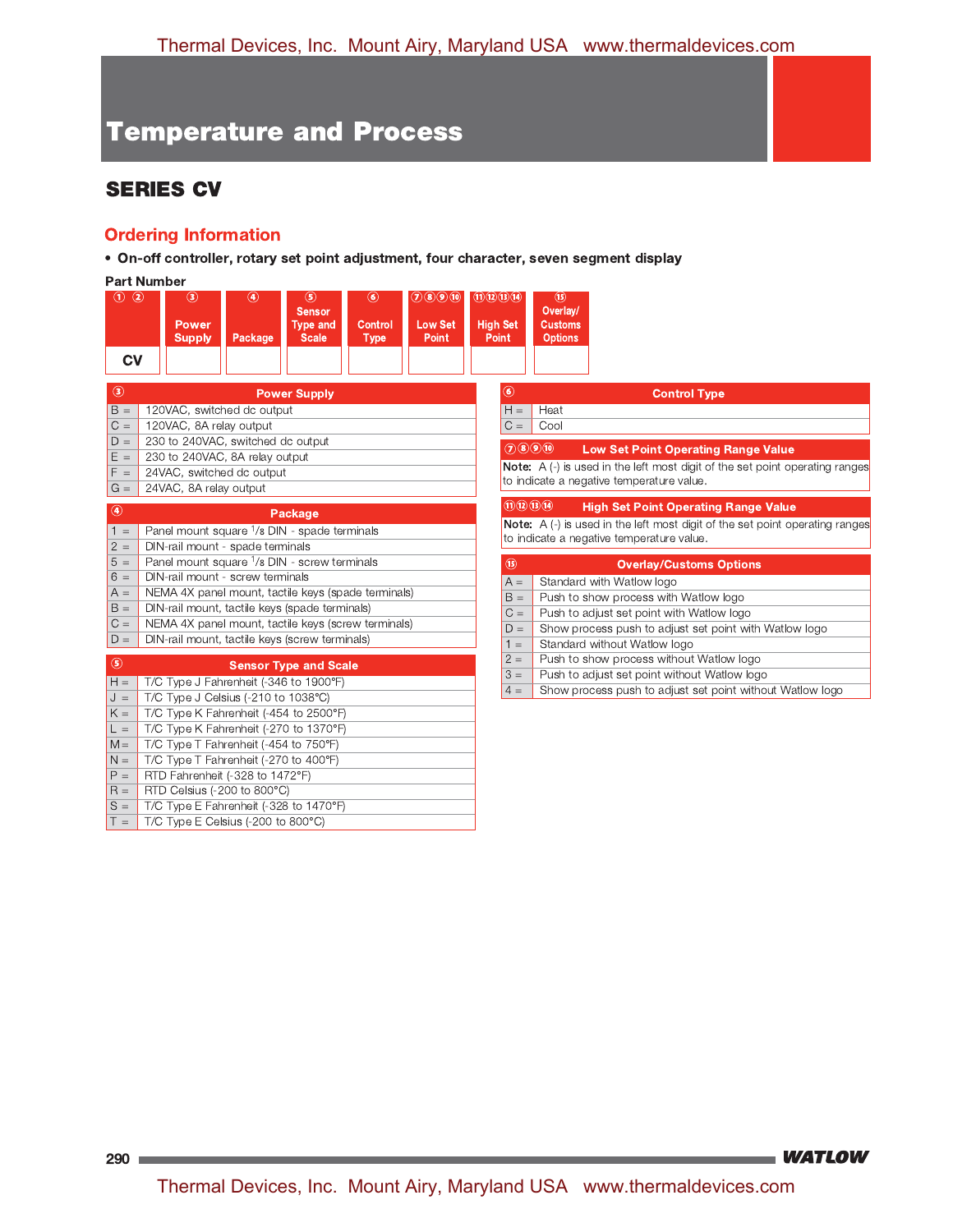# **SERIES CF**

Watlow's family of microprocessor-based temperature controllers offers an economical solution for applications that require simple, on-off control. Controllers are available in a broad range of packaging options, allowing selection of the best version for a specific application. They are available with or without an indicating display and can be ordered in a  $\frac{1}{8}$  DIN square panel mount, DIN-rail mount or open board design configuration.

The SERIES CF temperature controller incorporates a microprocessor design that delivers the repeatability, accuracy and performance advantages you can count on from Watlow's basic temperature controllers. Fixed set points are available and an indicating display is an option. Operating set point temperature values can be specified in the product configuration part number.

SERIES CF controllers are UL® and C-UL® listed and carry CSA and CE approvals. Watlow's temperature controllers include industry-leading service and support and are protected by a three-year warranty.



## **Features and Benefits**

#### **Fixed set points**

• Provides tamper-proof operation

#### **Multiple mounting options**

• Minimizes installation time

#### **Heat or cool operation**

- Provides application flexibility
- Fahrenheit or Celsius operation with indication
- Offers application flexibility

#### **Agency approvals**

• Meets certification requirements/compliance

#### Microprocessor based technology

• Ensures accurate repeatable control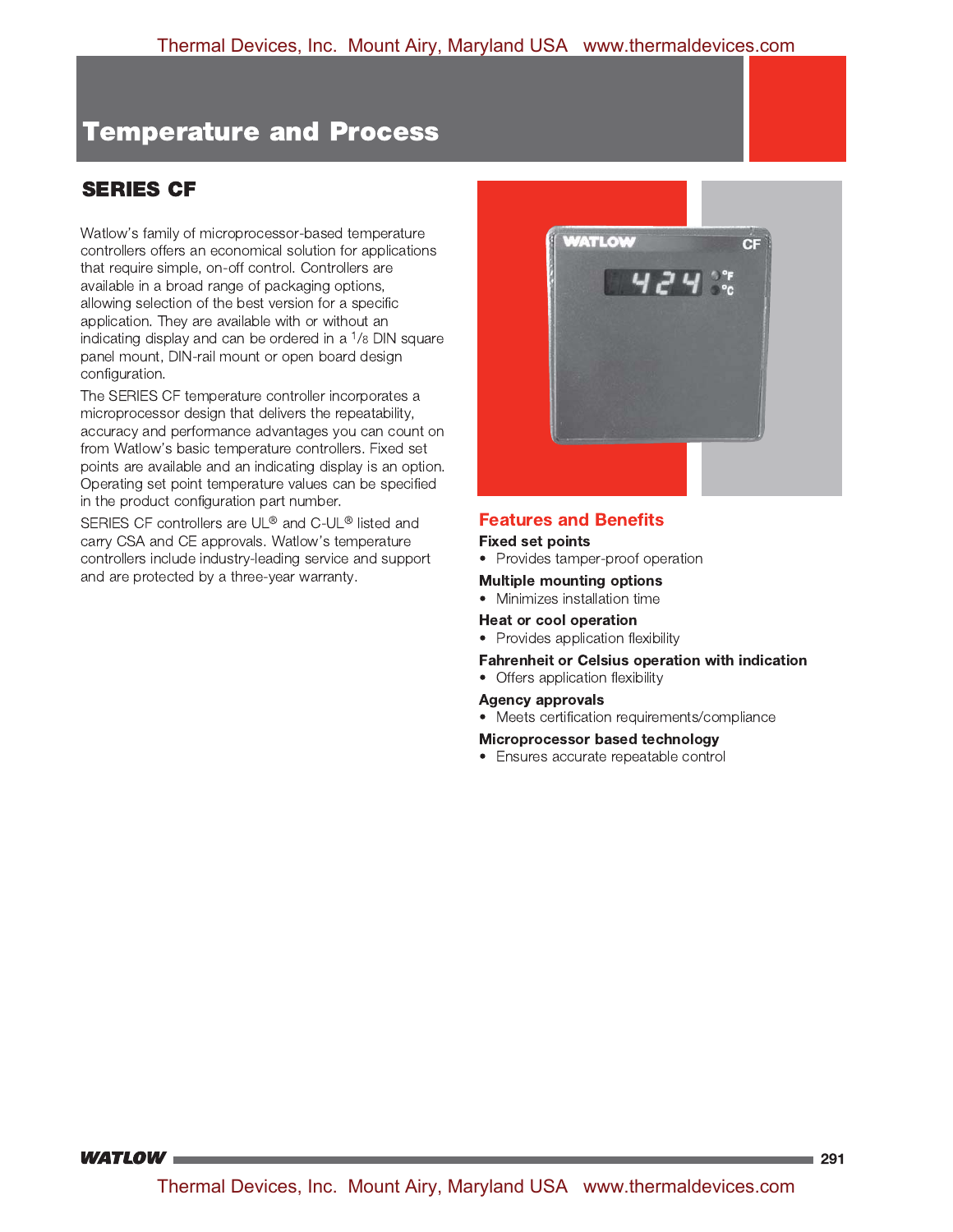# **SERIES CF**

## **Specifications**

### **On-Off Controller**

- Microprocessor based, on-off control mode
- Nominal switching hysteresis, typically 3°F (1.7°C)
- Input filter time: 1 second

#### **Operator Interface**

- 4-digit, 7-segment LED displays, 0.28 in. (7 mm) high non-condensing, 15-minute warm-up
- °F or °C indicator LED

#### **Standard Conditions For Specifications**

- Rated line voltage, 50 to 60Hz, 0 to 90%, RH, non-condensing, 15-minute warm-up
- Calibration ambient range:  $77^{\circ}F$  (25 $^{\circ}C$ )  $\pm 3^{\circ}C$

## **Sensor Input**

### Thermocouple

- Grounded or ungrounded
- Type E, J, K or T thermocouple
- $\bullet$  >10 M $\Omega$  input impedance
- 250 nV input referenced error per 1 $\Omega$  source resistance

### **RTD**

- 2-wire platinum,  $100\Omega$
- DIN-curve (0.00385 curve)
- 125 µA nominal RTD excitation current

### **Input Accuracy Span Range**

| Type E:                                                               |  |                                 |  | -328 to 1470°F (-200 to 800°C)  |
|-----------------------------------------------------------------------|--|---------------------------------|--|---------------------------------|
| Type J:                                                               |  | 32 to 1382°F (0 to 750°C)       |  |                                 |
| Type K:                                                               |  |                                 |  | -328 to 2282°F (-200 to 1250°C) |
| Type T:                                                               |  | $-328$ to 662°F (-200 to 350°C) |  |                                 |
| $\overline{R}$ RTD (DIN) -328 to 1472°F (-200 to $\overline{R}$ 00°C) |  |                                 |  |                                 |

### **Thermocouple Input**

- Calibration accuracy:  $\pm 1\%$  of input accuracy span,  $\pm$ 1° at standard conditions and actual calibration ambient. Exception: Type T,  $\pm 2.4\%$  of input accuracy span for -328 to 32°F (-200 to 0°C)
- Temperature stability:  $\pm 0.3$  degree per degree change in ambient

### **RTD Input**

- Calibration accuracy  $\pm 1\%$  of input accuracy span  $\pm$ 1° at standard conditions and actual calibration ambient
- Temperature stability: ±0.2 degree per degree change in ambient

### **Allowable Operating Ranges**

| Type E:                                  |  |  | -328 to 1470°F (-200 to 800°C)  |
|------------------------------------------|--|--|---------------------------------|
| Type J:                                  |  |  | -346 to 1900°F (-210 to 1038°C) |
| Type K:                                  |  |  | -454 to 2500°F (-270 to 1370°C) |
| Type T:                                  |  |  | -454 to 750°F (-270 to 400°C)   |
| RTD (DIN) -328 to 1472°F (-200 to 800°C) |  |  |                                 |

# **Output Types**

### Switched dc (non-isolated)

- Supply voltage max.: 24VDC into an infinite load
- Supply voltage min.: 5VDC at 10mA
- Min. load impedance:  $500\Omega$

### Electromechanical Relay, Form C

- Min. load current: 100mA
- 8A @ 240VAC or 30VDC max., resistive
- 250VA pilot duty, 120/240VAC max., inductive
- Use RC suppression for inductive loads
- Electrical life 100,000 cycles at rated current

### **Agency Approvals**

- UL<sup>®</sup> 60730-1 Recognized Temperature Controller and Indicator on potted models
- UL<sup>®</sup> 197 Reviewed for Use in Cooking Appliances
- $\bullet$  UL®873
- ANSI Z21.23 Gas Appliance Thermostat Approval
- Temperature Control and Indicator CSA 22.2 No. 24

### **Terminals**

• 0.25 in. (6.3 mm) quick connect, push on terminal or removable screw style terminal block

### **Power**

- 24VAC +10%; -15%; 50/60Hz,  $\pm 5\%$
- 120VAC +10%; -15%; 50/60Hz,  $\pm 5\%$
- 230 to 240VAC +10%; -15%; 50/60Hz,  $\pm 5\%$
- 10VA max. power consumption
- Data retention upon power failure via nonvolatile memory

#### **Operating Environment**

- 32 to 158°F (0 to 70°C)
- 0 to 90% RH, non-condensing
- Storage temperature: -40 to 185°F (-40 to 85°C)

### **Dimensions**

DIN-rail model can be DIN-rail or chassis mount DIN-rail spec DIN 50022, 1.38 in. x 0.30 in. (35 mm x  $7.5$  mm)

| <b>Style</b>           | <b>Width</b>          | <b>Height</b>         | <b>Depth</b>        |
|------------------------|-----------------------|-----------------------|---------------------|
| Open Board             | 2.43 in.              | 2.43 in.              | 1.78 in.            |
|                        | (61.7 mm)             | $(61.7$ mm $)$        | $(45.1 \text{ mm})$ |
| Potted                 | 2.76 in.              | 4.05 in.              | 1.84 in.            |
|                        | $(70.1 \, \text{mm})$ | $(102.9$ mm $)$       | $(46.6$ mm $)$      |
| DIN-rail               | 3.08 in.              | 4.42 in.              | 3.57 in.            |
|                        | $(78.1 \text{ mm})$   | $(112.3 \text{ mm})$  | $(90.7$ mm $)$      |
| Square 1/ <sub>8</sub> | 2.85 in.              | 2.85 in.              | Behind panel        |
| DIN-panel              | $(72.4 \text{ mm})$   | $(72.4 \, \text{mm})$ | 2.04 in.            |
|                        |                       |                       | $(51.7$ mm $)$      |